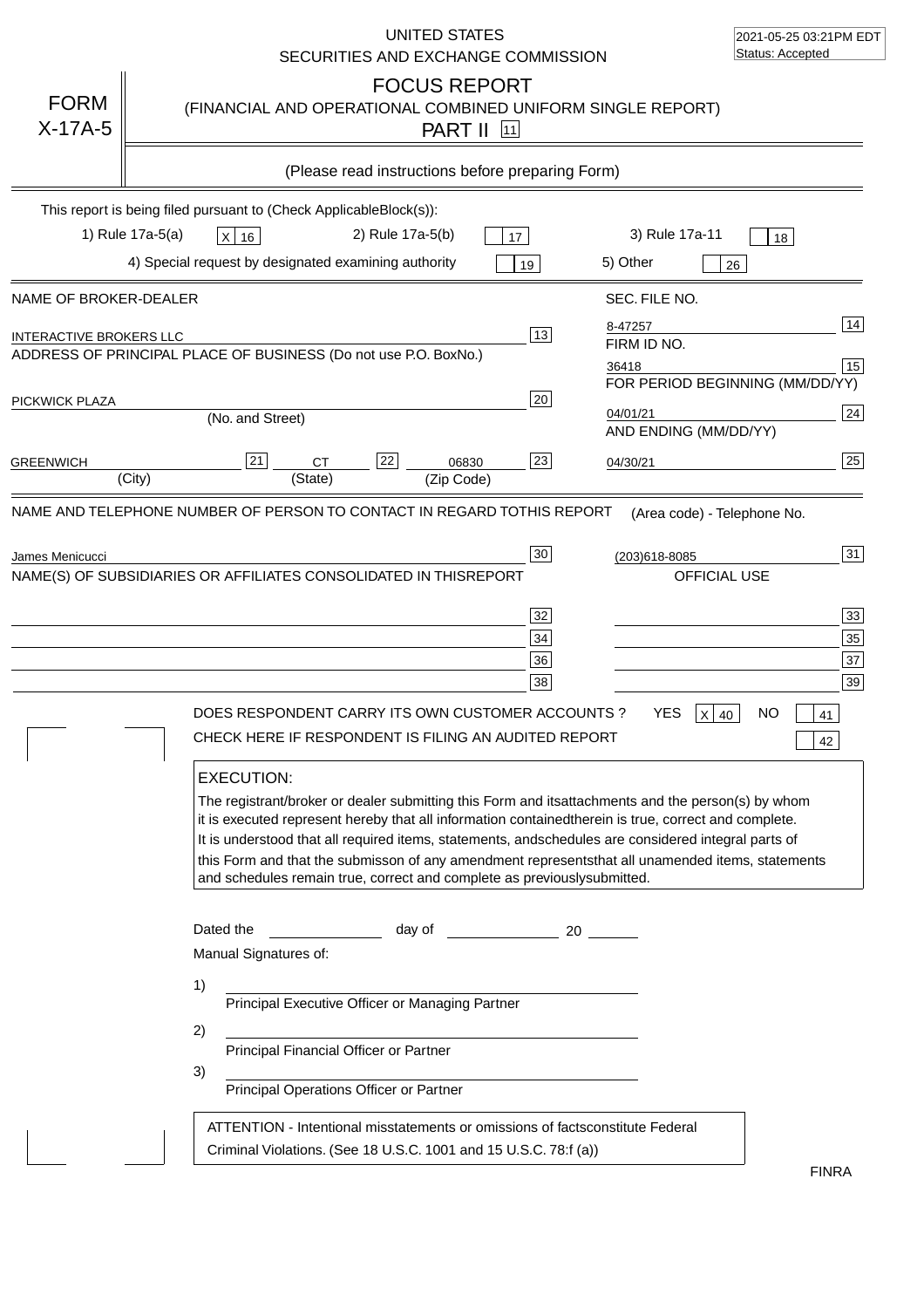FINANCIAL AND OPERATIONAL COMBINED UNIFORM SINGLE REPORT

PART II

2021-05-25 03:21PM EDT Status: Accepted

| <b>BROKER OR DEALER</b>                                                                                                                                                                                                        |                    |                        |
|--------------------------------------------------------------------------------------------------------------------------------------------------------------------------------------------------------------------------------|--------------------|------------------------|
| <b>INTERACTIVE BROKERS LLC</b>                                                                                                                                                                                                 | 04/30/21<br>as of  |                        |
| <b>COMPUTATION OF NET CAPITAL</b>                                                                                                                                                                                              |                    |                        |
| 1. Total ownership equity (from Statement of Financial Condition - Item 1800) \$ 5,859,709,611 3480                                                                                                                            |                    |                        |
| 2. Deduct: Ownership equity not allowable for Net Capital (all containal contained contained and contained all                                                                                                                 |                    | 0)3490                 |
|                                                                                                                                                                                                                                |                    | 5,859,709,611 3500     |
| 4. Add:                                                                                                                                                                                                                        |                    |                        |
| A. Liabilities subordinated to claims of general creditors allowable in computation of net capital                                                                                                                             |                    | 0 3520                 |
|                                                                                                                                                                                                                                |                    | 0 3525                 |
| 5. Total capital and allowable subordinated liabilities (allocational content is a set of subsetion subsetion                                                                                                                  |                    | 5,859,709,611 3530     |
| 6. Deductions and/or charges:                                                                                                                                                                                                  |                    |                        |
| A. Total non-allowable assets from                                                                                                                                                                                             |                    |                        |
| Statement of Financial Condition (Notes B and C) \$ 598,461,264 3540                                                                                                                                                           |                    |                        |
| 1. Additional charges for customers' and                                                                                                                                                                                       |                    |                        |
|                                                                                                                                                                                                                                | $0\sqrt{3550}$     |                        |
| 2. Additional charges for customers' and                                                                                                                                                                                       |                    |                        |
|                                                                                                                                                                                                                                | $0\sqrt{3560}$     |                        |
|                                                                                                                                                                                                                                | 4,578,638 3570     |                        |
| 167 3450                                                                                                                                                                                                                       |                    |                        |
| C. Aged short security differences-less                                                                                                                                                                                        |                    |                        |
| $0\sqrt{3460}$                                                                                                                                                                                                                 | 0 3580             |                        |
| $0\sqrt{3470}$                                                                                                                                                                                                                 |                    |                        |
|                                                                                                                                                                                                                                | $0\sqrt{3590}$     |                        |
| E. Commodity futures contracts and spot commodities -                                                                                                                                                                          |                    |                        |
|                                                                                                                                                                                                                                | 0 3600             |                        |
| F. Other deductions and/or charges expansion contracts are the contracted of the details of the details of the details of the details of the details of the details of the details of the details of the details of the detail |                    |                        |
| G. Deductions for accounts carried under                                                                                                                                                                                       |                    |                        |
|                                                                                                                                                                                                                                | $0\overline{3615}$ |                        |
| H. Total deductions and/or charges entertainment contains and container and container and container the contain                                                                                                                |                    | 770,485,862) 3620      |
| 7. Other additions and/or allowable credits (List) (all interactional content in the reduced or all interaction                                                                                                                |                    | $0 \mid 3630$          |
| 8. Net Capital before haircuts on securities positions (all contained contained a second section of \$                                                                                                                         |                    | 5,089,223,749 3640     |
| 9. Haircuts on securities: (computed, where applicable,                                                                                                                                                                        |                    |                        |
| pursuant to $15c3-1(f)$ :                                                                                                                                                                                                      |                    |                        |
| A. Contractual securities commitments \$                                                                                                                                                                                       | $0\sqrt{3660}$     |                        |
| B. Subordinated securities borrowings                                                                                                                                                                                          | 0 3670             |                        |
| C. Trading and investment securities:                                                                                                                                                                                          |                    |                        |
| 1. Bankers' acceptances, certificates of deposit                                                                                                                                                                               |                    |                        |
| and commercial paper (all continuous commercial paper and commercial paper and commercial paper and commercial                                                                                                                 | 0 3680             |                        |
|                                                                                                                                                                                                                                | 0 3690             |                        |
| 3. State and municipal government obligations                                                                                                                                                                                  | $0\sqrt{3700}$     |                        |
|                                                                                                                                                                                                                                | 0 3710             |                        |
|                                                                                                                                                                                                                                | 0 3720             |                        |
|                                                                                                                                                                                                                                | $0\sqrt{3730}$     |                        |
|                                                                                                                                                                                                                                | $0\sqrt{3732}$     |                        |
|                                                                                                                                                                                                                                | 0 3734             |                        |
|                                                                                                                                                                                                                                | $0\sqrt{3650}$     |                        |
| E. Other (List)                                                                                                                                                                                                                | 3,803,086 3736     | 3,803,086) 3740        |
| 10. Net Capital                                                                                                                                                                                                                |                    | 5,085,420,663<br> 3750 |

OMIT PENNIES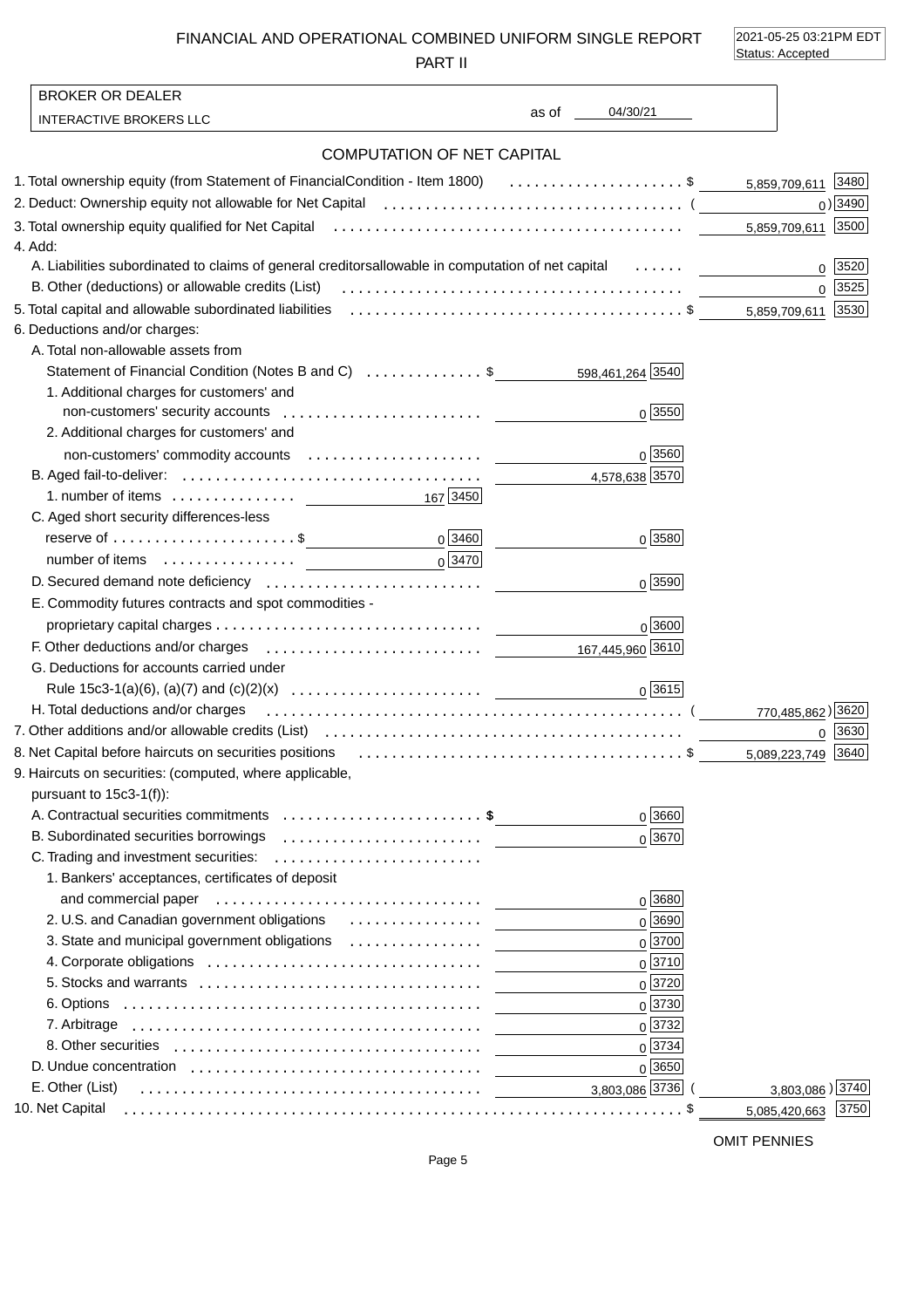2021-05-25 03:21PM EDT Status: Accepted

FINANCIAL AND OPERATIONAL COMBINED UNIFORM SINGLE REPORT

PART II

INTERACTIVE BROKERS LLC

BROKER OR DEALER

## COMPUTATION OF BASIC NET CAPITAL REQUIREMENT

| ιαιι                                                                                                                                                                                                                                          |      |
|-----------------------------------------------------------------------------------------------------------------------------------------------------------------------------------------------------------------------------------------------|------|
| 11. Minimal net capital required (6-2/3% of line 19)                                                                                                                                                                                          | 3756 |
| or dealer and minimum net capital requirement<br>12. Minimum dollar net capital requirement of reporting broker                                                                                                                               |      |
| of subsidiaries computed in accordance with Note (A)                                                                                                                                                                                          | 3758 |
| 13. Net capital requirement (greater of line 11 or 12)                                                                                                                                                                                        | 3760 |
| 14. Excess net capital (line 10 less 13)                                                                                                                                                                                                      | 3770 |
|                                                                                                                                                                                                                                               | 3780 |
| COMPUTATION OF AGGREGATE INDEBTEDNESS                                                                                                                                                                                                         |      |
| 16. Total A.I. liabilities from Statement of Financial Condition<br>17. Add:                                                                                                                                                                  | 3790 |
| 3800                                                                                                                                                                                                                                          |      |
| B. Market value of securities borrowed for which no                                                                                                                                                                                           |      |
| equivalent value is paid or credited<br>3810                                                                                                                                                                                                  |      |
| C. Other unrecorded amounts (List) expansion contract that the set of the set of the set of the set of the set of the set of the set of the set of the set of the set of the set of the set of the set of the set of the set o<br>$ 3820 $ \$ | 3830 |
| 18. Deduct: Adjustment based on deposits in Special Reserve Bank Accounts(15c3-1(c)(1)(vii))  \$                                                                                                                                              | 3838 |
| 19. Total aggregate indebtedness                                                                                                                                                                                                              | 3840 |
| 19 divided by line 10) $\ldots, \ldots, \ldots, \ldots, \ldots, \%$<br>20. Percentage of aggregate indebtedness to net capital (line                                                                                                          | 3850 |
| 21. Percentage of aggregate indebtedness to net capital after<br>anticipated capital withdrawals                                                                                                                                              |      |
| (line 19 divided by line 10 less item 4880 page 12)                                                                                                                                                                                           | 3853 |
|                                                                                                                                                                                                                                               |      |

# COMPUTATION OF ALTERNATE NET CAPITAL REQUIREMENT

| 22.2% of combined aggregate debit items as shown in Formula<br>for Reserve Requirements pursuant<br>computation including both<br>to Rule 15c3-3 prepared as of the date of net capital |                    |
|-----------------------------------------------------------------------------------------------------------------------------------------------------------------------------------------|--------------------|
| brokers or dealers and consolidated subsidiaries' debits                                                                                                                                | 820,533,987 3870   |
| or dealer and minimum net capital<br>23. Minimum dollar net capital requirement of reporting broker                                                                                     |                    |
| requirement of subsidiaries computed in accordance with Note(A)                                                                                                                         | 177,699,038 3880   |
| 24. Net capital requirement (greater of line 22 or 23)                                                                                                                                  | 820,533,987 3760   |
| 25. Excess net capital (line 10 less 24)                                                                                                                                                | 4,264,886,676 3910 |
| divided by line 18 page 8) $\ldots$ %<br>26. Percentage of Net Capital to Aggregate Debits (line 10                                                                                     | 12.40 3851         |
| withdrawals, to Aggregate Debits<br>27. Percentage of Net Capital, after anticipated capital                                                                                            |                    |
| item 10 less Item 4880 page 12 divided by line 17 page 8)                                                                                                                               | 12.40 3854         |
| 28. Net capital in excess of the greater of:                                                                                                                                            |                    |
| capital requirement \$<br>5% of combined aggregate debit items or 120% of minimum net                                                                                                   | 3,034,085,696 3920 |
| <b>OTHER RATIOS</b>                                                                                                                                                                     |                    |
| Part C                                                                                                                                                                                  |                    |
| 29. Percentage of debt to debt-equity total computed in<br>accordance with Rule 15c3-1 (d)                                                                                              | 0.00 3860          |

| 29. Percentage of debt to debt-equity total computed in accordance with Rule 15c3-1 (d) %                                      | $0.00$ 3860 |
|--------------------------------------------------------------------------------------------------------------------------------|-------------|
| 30. Options deductions/Net Capital ratio (1000% test) total deductions exclusive of liquidating                                |             |
| equity under Rule 15c3-1(a)(6), (a)(7) and (c)(2)(x) divided by Net Capital $\ldots \ldots \ldots \ldots \ldots \ldots \ldots$ | $0.00$ 3852 |

#### NOTES:

Part B

Part A

(A) The minimum net capital requirement should be computed by adding the minimum dollar net capital requirement

of the reporting broker dealer and, for each subsidiary to be consolidated, the greater of:

1. Minimum dollar net capital requirement, or

2. 6-2/3% of aggregate indebtedness or 2% of aggregate debits if alternate method is used.

included in non-allowable assets. (B) Do not deduct the value of securities borrowed under subordination agreements or secured demand notes covered by subordination agreements not in satisfactory form and the market values of memberships in exchanges contributed for use of company (contra to item 1740) and partners' securities which were

non-allowable assets. (C) For reports filed pursuant to paragraph (d) of Rule 17a-5, respondent should provide a list of material

04/30/21 as of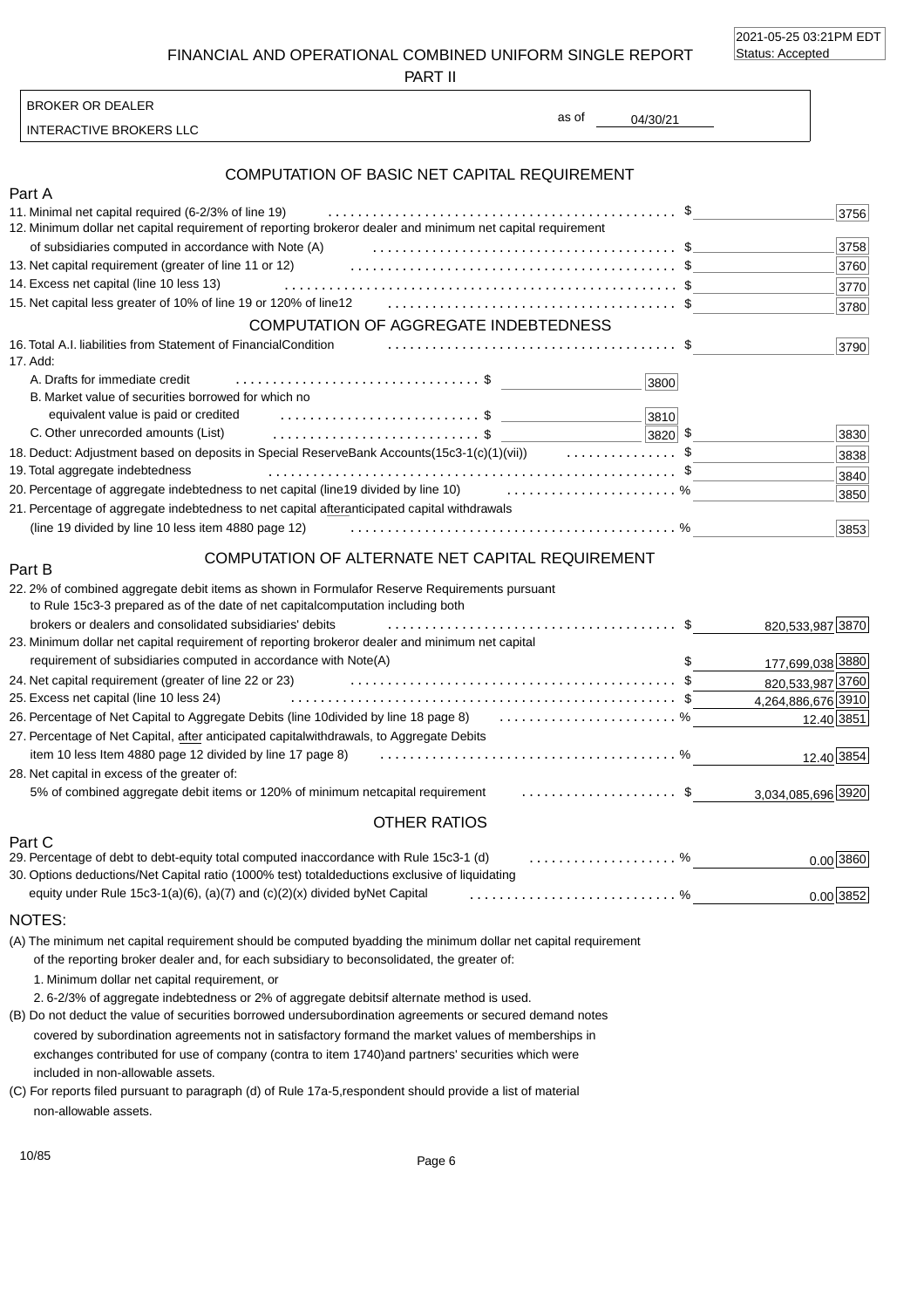FINANCIAL AND OPERATIONAL COMBINED UNIFORM SINGLE REPORT PART II

2021-05-25 03:21PM EDT Status: Accepted

| <b>BROKER OR DEALER</b>                                                                                                                                                                                                                                                                                                                                                                                                                                                                                                                                            |                                                                                                                                                                                                                                                                          |      |                          |                     |
|--------------------------------------------------------------------------------------------------------------------------------------------------------------------------------------------------------------------------------------------------------------------------------------------------------------------------------------------------------------------------------------------------------------------------------------------------------------------------------------------------------------------------------------------------------------------|--------------------------------------------------------------------------------------------------------------------------------------------------------------------------------------------------------------------------------------------------------------------------|------|--------------------------|---------------------|
| INTERACTIVE BROKERS LLC                                                                                                                                                                                                                                                                                                                                                                                                                                                                                                                                            |                                                                                                                                                                                                                                                                          |      | as of<br>04/30/21        |                     |
| FORMULA FOR                                                                                                                                                                                                                                                                                                                                                                                                                                                                                                                                                        | DETERMINATION OF CUSTOMER ACCOUNT RESERVE REQUIREMENTS<br>OF BROKERS AND DEALERS UNDER RULE 15c3-3<br>(See Rule 15c3-3, Exhibit A and Related Notes)                                                                                                                     |      |                          |                     |
| <b>CREDIT BALANCES</b>                                                                                                                                                                                                                                                                                                                                                                                                                                                                                                                                             |                                                                                                                                                                                                                                                                          |      |                          |                     |
| 1. Free credit balances and other credit balances in customers'                                                                                                                                                                                                                                                                                                                                                                                                                                                                                                    |                                                                                                                                                                                                                                                                          |      |                          |                     |
| security accounts (See Note A) $(340 - 1)$<br>2. Monies borrowed collateralized by securities carried for the accounts                                                                                                                                                                                                                                                                                                                                                                                                                                             |                                                                                                                                                                                                                                                                          |      |                          |                     |
|                                                                                                                                                                                                                                                                                                                                                                                                                                                                                                                                                                    |                                                                                                                                                                                                                                                                          |      |                          |                     |
|                                                                                                                                                                                                                                                                                                                                                                                                                                                                                                                                                                    |                                                                                                                                                                                                                                                                          |      |                          |                     |
| 4. Customers' securities failed to receive (See Note D) enter the content of the content of 7,255,424 4370                                                                                                                                                                                                                                                                                                                                                                                                                                                         |                                                                                                                                                                                                                                                                          |      |                          |                     |
| 5. Credit balances in firm accounts which are attributable to                                                                                                                                                                                                                                                                                                                                                                                                                                                                                                      |                                                                                                                                                                                                                                                                          |      | 0 4380                   |                     |
| 6. Market value of stock dividends, stock splits and similar distributions<br>receivable outstanding over 30 calendar days enter the contract of the contract of the contract of the contract of the contract of the contract of the contract of the contract of the contract of the contract of the contrac                                                                                                                                                                                                                                                       |                                                                                                                                                                                                                                                                          |      | 0 4390                   |                     |
| 7.** Market value of short security count differences over 30 calendar days old [14]                                                                                                                                                                                                                                                                                                                                                                                                                                                                               |                                                                                                                                                                                                                                                                          |      | $0\sqrt{4400}$           |                     |
| 8. ** Market value of short securities and credits (not to be offset by longs or by                                                                                                                                                                                                                                                                                                                                                                                                                                                                                |                                                                                                                                                                                                                                                                          |      |                          |                     |
| debits) in all suspense accounts over 30 calendar days<br>and Calvan Alvan Alvan Alvan Alvan Alvan 38,308,841 4410                                                                                                                                                                                                                                                                                                                                                                                                                                                 |                                                                                                                                                                                                                                                                          |      |                          |                     |
| 9. Market value of securities which are in transfer in excess of 40 calendar days                                                                                                                                                                                                                                                                                                                                                                                                                                                                                  |                                                                                                                                                                                                                                                                          |      |                          |                     |
| and have not been confirmed to be in transfer by the transfer agent or<br>the issuer during the 40 days enter the set of the set of the set of the set of the set of the set of the set of the set of the set of the set of the set of the set of the set of the set of the set of the set of the set o                                                                                                                                                                                                                                                            |                                                                                                                                                                                                                                                                          |      | 0 4420                   |                     |
|                                                                                                                                                                                                                                                                                                                                                                                                                                                                                                                                                                    |                                                                                                                                                                                                                                                                          |      |                          |                     |
|                                                                                                                                                                                                                                                                                                                                                                                                                                                                                                                                                                    |                                                                                                                                                                                                                                                                          |      |                          | 54,996,662,178 4430 |
| <b>DEBIT BALANCES</b>                                                                                                                                                                                                                                                                                                                                                                                                                                                                                                                                              |                                                                                                                                                                                                                                                                          |      |                          |                     |
| 12.** Debit balances in customers' cash and margin accounts excluding unsecured                                                                                                                                                                                                                                                                                                                                                                                                                                                                                    |                                                                                                                                                                                                                                                                          |      |                          |                     |
| accounts and accounts doubtful of collection (See Note E) etc. Accounts and accounts and accounts doubtful of collection (See Note E) etc. Accounts 34,265,608,663                                                                                                                                                                                                                                                                                                                                                                                                 |                                                                                                                                                                                                                                                                          |      |                          |                     |
| 13. Securities borrowed to effectuate short sales by customers and securities borrowed                                                                                                                                                                                                                                                                                                                                                                                                                                                                             |                                                                                                                                                                                                                                                                          |      |                          |                     |
| to make delivery on customers' securities failed to deliver enterprised by the case of the case of the case of the case of the case of the case of the case of the case of the case of the case of the case of the case of the                                                                                                                                                                                                                                                                                                                                     |                                                                                                                                                                                                                                                                          |      |                          |                     |
| 14. Failed to deliver of customers' securities not older than 30 calendar days 8,560,629 4460                                                                                                                                                                                                                                                                                                                                                                                                                                                                      |                                                                                                                                                                                                                                                                          |      |                          |                     |
| 15. Margin required and on deposit with the Options Clearing Corporation for all<br>option contracts written or purchased in customer accounts (See Note F) 3,827,955,979 4465                                                                                                                                                                                                                                                                                                                                                                                     |                                                                                                                                                                                                                                                                          |      |                          |                     |
| 16. Margin required and on deposit with a clearing agency registered with the Commission<br>under section 17A of the Act (15 U.S.C. 78q-1) or a derivatives clearing organization<br>registered with the Commodity Futures Trading Commission under section 5b of the Commodity<br>Exchange Act (7 U.S.C. 7a-1) related to the following types of positions written, purchased<br>or sold in customer accounts: (1) security futures products and (2) futures contracts<br>(and options thereon) carried in a securities account pursuant to an SRO portfolio mar- |                                                                                                                                                                                                                                                                          |      | 0 4467<br>$0\sqrt{4469}$ |                     |
|                                                                                                                                                                                                                                                                                                                                                                                                                                                                                                                                                                    |                                                                                                                                                                                                                                                                          |      |                          | 41,026,699,334 4470 |
|                                                                                                                                                                                                                                                                                                                                                                                                                                                                                                                                                                    |                                                                                                                                                                                                                                                                          |      |                          |                     |
|                                                                                                                                                                                                                                                                                                                                                                                                                                                                                                                                                                    |                                                                                                                                                                                                                                                                          |      |                          | 39,795,898,354 4472 |
| <b>RESERVE COMPUTATION</b>                                                                                                                                                                                                                                                                                                                                                                                                                                                                                                                                         |                                                                                                                                                                                                                                                                          |      |                          |                     |
|                                                                                                                                                                                                                                                                                                                                                                                                                                                                                                                                                                    |                                                                                                                                                                                                                                                                          |      |                          | 0 4480              |
| 22. Excess of total credits over total debits (line 11 less line 20) etc. as a control of the control of the control of the 11 less line 20) control of the control of the control of the state of the control of the control                                                                                                                                                                                                                                                                                                                                      |                                                                                                                                                                                                                                                                          |      |                          |                     |
| 23. If computation is made monthly as permitted, enter 105% of<br>excess of total credits over total debits                                                                                                                                                                                                                                                                                                                                                                                                                                                        |                                                                                                                                                                                                                                                                          |      |                          | 4500                |
| 24. Amount held on deposit in "Reserve Bank Account(s)", including                                                                                                                                                                                                                                                                                                                                                                                                                                                                                                 |                                                                                                                                                                                                                                                                          |      |                          |                     |
| \$<br>25. Amount of deposit (or withdrawal) including                                                                                                                                                                                                                                                                                                                                                                                                                                                                                                              | 13.403.573.403 4505 value of qualified securities, at end of reporting period entertainment of the second value                                                                                                                                                          |      |                          | 15,299,639,250 4510 |
| \$<br>26. New amount in Reserve Bank Account(s) after adding deposit or subtracting withdrawal including                                                                                                                                                                                                                                                                                                                                                                                                                                                           | 101,156.233 $\frac{4515}{121}$ value of qualified securities example and a securities of $\frac{1}{2}$ and $\frac{1}{2}$ and $\frac{1}{2}$ and $\frac{1}{2}$ and $\frac{1}{2}$ and $\frac{1}{2}$ and $\frac{1}{2}$ and $\frac{1}{2}$ are $\frac{1}{2}$ and $\frac{1}{2}$ |      |                          | 156,869,520 4520    |
| \$                                                                                                                                                                                                                                                                                                                                                                                                                                                                                                                                                                 |                                                                                                                                                                                                                                                                          |      |                          |                     |
|                                                                                                                                                                                                                                                                                                                                                                                                                                                                                                                                                                    |                                                                                                                                                                                                                                                                          |      |                          | 05/03/21 4540       |
| FREQUENCY OF COMPUTATION                                                                                                                                                                                                                                                                                                                                                                                                                                                                                                                                           |                                                                                                                                                                                                                                                                          |      |                          | <b>OMIT PENNIES</b> |
| 4332<br>28. Daily<br>Weekly<br>$\times$                                                                                                                                                                                                                                                                                                                                                                                                                                                                                                                            | 4333 <br>Monthly                                                                                                                                                                                                                                                         | 4334 |                          |                     |
| ** In the event the Net Capital Requirement is computed under the alternative method this "Reserve"                                                                                                                                                                                                                                                                                                                                                                                                                                                                |                                                                                                                                                                                                                                                                          |      |                          |                     |

\*\* In the event the Net Capital Requirement is computed under the alternative method, this "Reserve Formula" shall be prepared in accordance with the requirements of paragraph (a)(1)(ii) of Rule 15c3-1.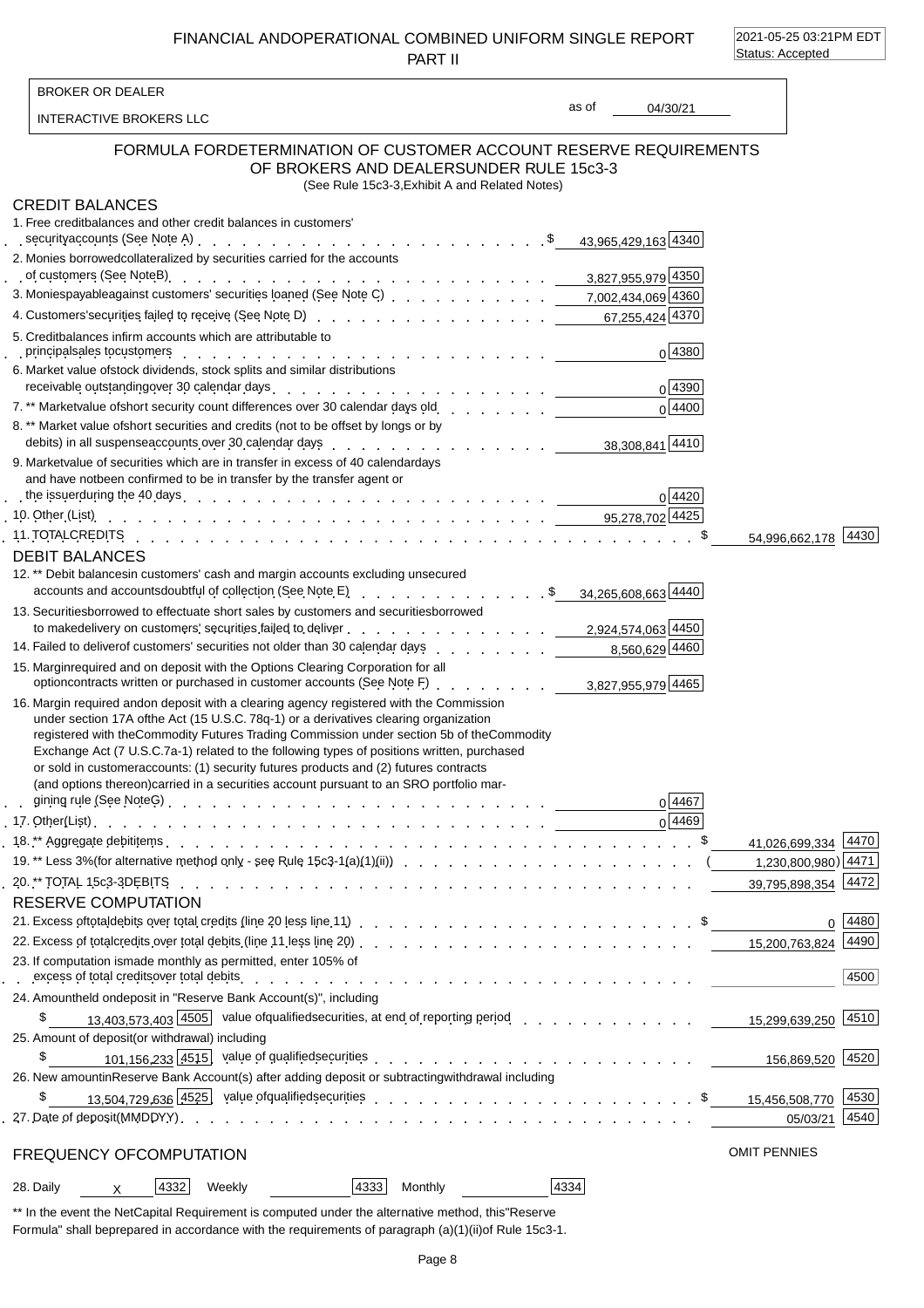| 2021-05-25 03:21PM EDT |  |
|------------------------|--|
| Status: Accepted       |  |

SUPPLEMENT TO FINANCIAL AND OPERATIONAL COMBINED UNIFORM SINGLE REPORT

PART II

### BROKER OR DEALER

INTERACTIVE BROKERS LLC

04/30/21

as of

# STATEMENT OF SEGREGATION REQUIREMENTS AND FUNDS IN SEGREGATION FOR CUSTOMERS TRADING ON U.S. COMMODITY EXCHANGES

| SEGREGATION REQUIREMENTS (Section 4d(2) of the CEAct)                                          |                             |  |
|------------------------------------------------------------------------------------------------|-----------------------------|--|
| 1. Net ledger balance                                                                          |                             |  |
| A. Cash                                                                                        | \$<br>7010<br>6,477,646,063 |  |
| B. Securities (at market)                                                                      | 7020<br>0                   |  |
| 2. Net unrealized profit (loss) in open futures contracts<br>traded on a contract market       | 220,756,318 7030            |  |
| 3. Exchange traded options                                                                     |                             |  |
| A. Add market value of open option contracts purchased on a<br>contract market                 | 7032<br>298,049,336         |  |
| B. Deduct market value of open option contracts granted (sold)<br>on a contract market         | 240,974,471) 7033           |  |
| 4. Net equity (deficit) (add lines 1, 2, and 3)                                                | 6,755,477,246 7040          |  |
| 5. Accounts liquidating to a deficit and accounts with debit<br>balances                       |                             |  |
| - gross amount                                                                                 | 1,310,788<br>7045           |  |
| Less: amount offset by customer owned securities                                               | $0)$ 7047<br>1,310,788 7050 |  |
| 6. Amount required to be segregated (add lines 4 and 5)                                        | 6,756,788,034<br>7060       |  |
|                                                                                                |                             |  |
| FUNDS IN SEGREGATED ACCOUNTS                                                                   |                             |  |
| 7. Deposited in segregated funds bank accounts                                                 |                             |  |
| A. Cash                                                                                        | 1,278,319,552 7070          |  |
| B. Securities representing investments of customers' funds<br>(at market)                      | 3,249,917,318 7080          |  |
| C. Securities held for particular customers or option customers<br>in lieu of cash (at market) | $0$ 7090                    |  |
| 8. Margins on deposit with derivatives clearing organizations<br>of contract markets           |                             |  |
| A. Cash                                                                                        | \$<br>1,993,932,844 7100    |  |
| B. Securities representing investments of customers' funds<br>(at market)                      | 374,994,032 7110            |  |
| C. Securities held for particular customers or option customers<br>in lieu of cash (at market) | 0 7120                      |  |
| 9. Net settlement from (to) derivatives clearing organizations<br>of contract markets          | 11,666,618 7130             |  |
| 10. Exchange traded options                                                                    |                             |  |
| A. Value of open long option contracts                                                         | 298,049,335 7132            |  |
| B. Value of open short option contracts                                                        | 240,974,470 7133            |  |
| 11. Net equities with other FCMs                                                               |                             |  |
| A. Net liquidating equity                                                                      | $0$   $7140$                |  |
| B. Securities representing investments of customers' funds<br>(at market)                      | $0$ 7160                    |  |
| C. Securities held for particular customers or option customers<br>in lieu of cash (at market) | $0$   7170                  |  |
| 12. Segregated funds on hand (describe:                                                        | $0$   $7150$                |  |
| 13. Total amount in segregation (add lines 7 through 12)                                       | 6,965,905,229 7180          |  |
| 14. Excess (deficiency) funds in segregation (subtract line 6<br>from line 13)                 | \$<br>209,117,195 7190      |  |
| 15. Management Target Amount for Excess funds in segregation                                   | 155,000,000 7194<br>\$      |  |
| 16. Excess (deficiency) funds in segregation over (under) Management Target Amount Excess      | 54,117,195 7198<br>\$       |  |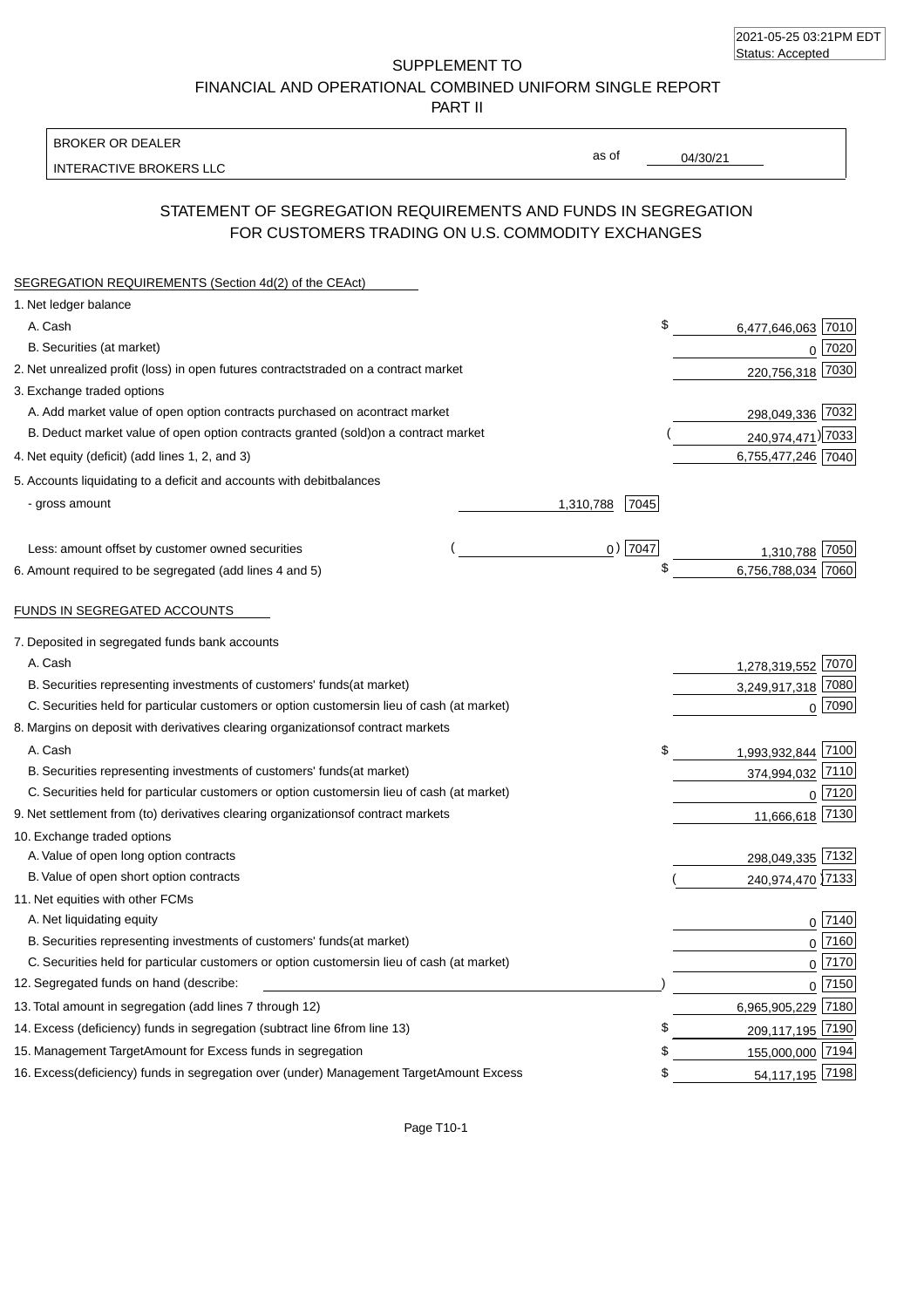2021-05-25 03:21PM EDT

SUPPLEMENT TO FINANCIAL AND OPERATIONAL COMBINED UNIFORM SINGLE REPORT Status: Accepted

PART II

INTERACTIVE BROKERS LLC and the state of the state of the state of the state of the state of the state of the state of the state of the state of the state of the state of the state of the state of the state of the state of BROKER OR DEALER

as of

### STATEMENT OF SECURED AMOUNTS AND FUNDS HELD IN SEPARATE ACCOUNTS PURSUANT TO COMMISSION REGULATION 30.7

### FOREIGN FUTURES AND FOREIGN OPTIONS SECURED AMOUNTS

| Amount required to be set aside pursuant to law, rule or<br>regulation of a foreign government<br>or a rule of a self-regulatory organization authorized<br>thereunder                       |                                   | \$                | 7305         |
|----------------------------------------------------------------------------------------------------------------------------------------------------------------------------------------------|-----------------------------------|-------------------|--------------|
| 1. Net ledger balance - Foreign Futures and Foreign Option Trading - All Customers<br>A. Cash<br><b>B.</b> Securities<br>(at market)                                                         |                                   | \$<br>484,303,732 | 7315<br>7317 |
| 2. Net unrealized profit (loss) in open futures contracts traded on a foreign                                                                                                                | board of trade                    | 10,087,742        | 7325         |
| 3. Exchange traded options<br>A. Market value of open option contracts purchased on a foreign board of trade<br>B. Market value of open contracts granted (sold) on a foreign board of trade |                                   | 92,623<br>(4,802) | 7335<br>7337 |
| 4. Net equity (deficit) (add lines 1.2. and 3.)                                                                                                                                              |                                   | \$<br>494,479,295 | 7345         |
| 5. Accounts liquidating to a deficit and accounts with<br>debit balances - gross<br>amount                                                                                                   | 7351<br>19,292                    |                   |              |
| Less: amount offset by customer owned securities                                                                                                                                             | 7352                              | 19,292            | 7354         |
| 6. Amount required to be set aside as the secured amount - Net Liquidating                                                                                                                   | Equity Method (add lines 4 and 5) | \$<br>494,498,587 | 7355         |
| 7. Greater of amount required to be set aside pursuant to foreign jurisdiction (above) or line 6.                                                                                            |                                   | \$<br>494,498,587 | 7360         |